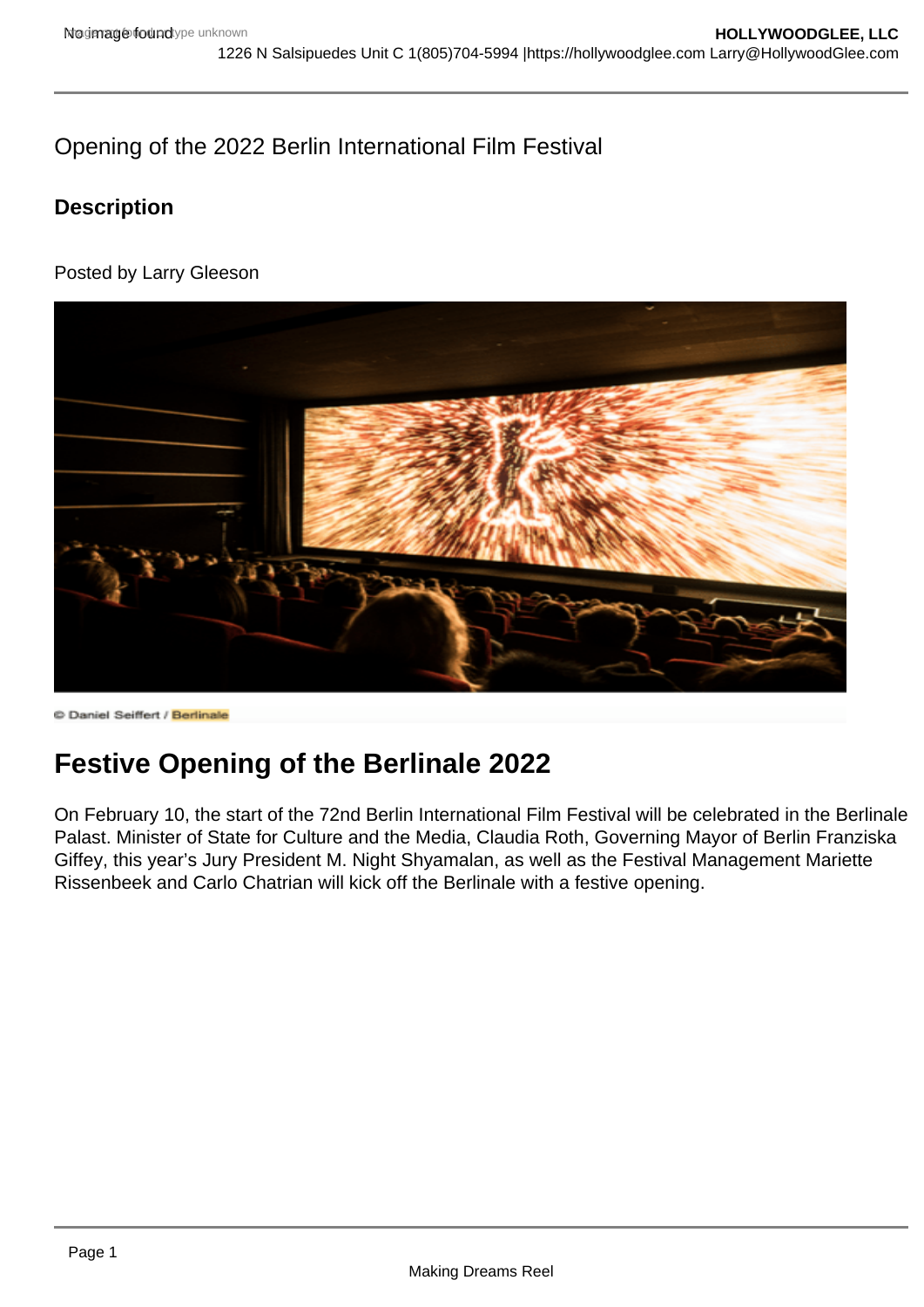During the Opening Gala, the [International Jury](https://www.berlinale.de/en/festival/awards-and-juries/international-jury.html) will be introduced. The event will be broadcast on ZDF/3sat from 7.20 pm and streamed live on the [Berlinale website](https://www.berlinale.de/en/photos-videos/berlinale-live/streaming.html).

The opening film, the world premiere of François Ozon's Peter von Kant, which is in Competition for the Bear Awards will be shown directly after. The director and his film team – Denis Ménochet, who plays the main part, and members of the cast, Khalil Garbia and Stéfan Crépon – will introduce the film in the Berlinale Palast.

In addition to the members of the [International Jury,](https://www.berlinale.de/en/festival/awards-and-juries/international-jury.html) the [Encounters](https://www.berlinale.de/en/festival/awards-and-juries/awards-encounters.html) Jury, the GWFF Best First Feature Award Jury, the jury of the [Berlinale Documentary Award](https://www.berlinale.de/en/festival/awards-and-juries/berlinale-documentary-award.html) as well as members of the International Short Film Jury are expected on the Red Carpet.

A number of prominent German politicians and ambassadors have also announced their attendance.

On this evening, other international and national guests are anticipated as well:

Asia Argento, Dario Argento, Emily Atef, Iris Berben, Jonathan Berlin, Denis Côté, Anne-Marie Descôtes, Stéphane Dion, Andreas Dresen, Nancy Faeser, Maria Furtwängler, Martina Gedeck, Helene Hegemann, Annekatrin Hendel, Philipp Hochmair, Jerry Hoffmann, Louis Hofmann, Markus Imboden, Lorna Ishema, Janine Jackowski, Meltem Kaptan, Burghart Klaußner, Wolfgang Kohlhaase, Jessica Krummacher, Heike Makatsch, Ricardo Martínez Váquez, Ulrich Matthes, Arif Havas Oegroseno, Clark Price, Burhan Qurbani, Anne Ratte-Polle, Sophie Rois, Clemens Schick, Wolfgang Schmidt, Jan Schomburg, Maria Schrader, Lilith Stangenberg, Armando Varricchio, Pedro Raúl Villagra Delgado and Julia von Heinz.

Due to the Covid-19 hygiene and security measures, there will be a reduction in seating capacity in the Berlinale cinemas to 50 percent. For the guests at premieres, further hygiene measures will be put in place, which will help to create a safe festival atmosphere. Due to the pandemic, it will not be possible to hold an opening party.